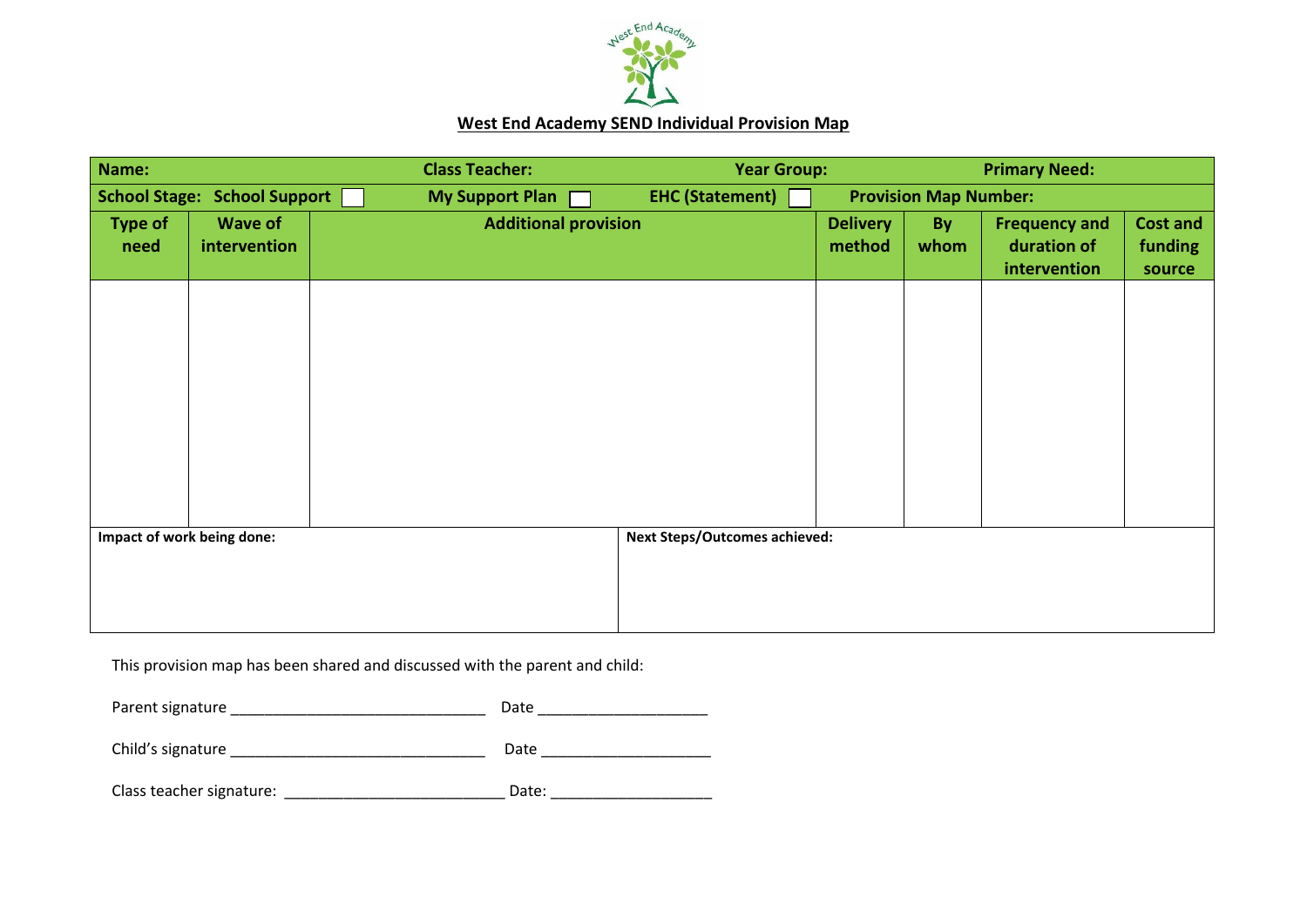

## **West End Academy SEND Appendix for Individual Provision Maps**

| <b>Type of need</b>                     | Wave 1<br><b>Quality First Teaching.</b><br>General provision for all children.                                                                                                                                                                                                                                                                                                                                                           | <b>Wave 2</b><br><b>Enhanced Group Support</b><br>For children just below ARE, requiring<br>intervention to catch up and achieve in line with<br>peers.                                                                                                                                                                                                                                            | Wave 3<br><b>High Need</b><br>For children who despite wave 2 intervention require<br>additional support or it is deemed that wave 2<br>interventions are no longer appropriate to meet a specific<br>need. These children should have a My Support Plan or EHC<br>plan.                                              |
|-----------------------------------------|-------------------------------------------------------------------------------------------------------------------------------------------------------------------------------------------------------------------------------------------------------------------------------------------------------------------------------------------------------------------------------------------------------------------------------------------|----------------------------------------------------------------------------------------------------------------------------------------------------------------------------------------------------------------------------------------------------------------------------------------------------------------------------------------------------------------------------------------------------|-----------------------------------------------------------------------------------------------------------------------------------------------------------------------------------------------------------------------------------------------------------------------------------------------------------------------|
| <b>Cognition and</b><br><b>Learning</b> | Differentiated curriculum planning.<br>In class TA support or targeted teacher<br>support.<br>Simplified language and slower pace.<br>Visual timetables.<br>Increased visual aids.<br>Increased modelling.<br>Dictionaries, thesaurus.<br>Word banks.<br>Spelling/HF word lists.<br>Alphabet/number strips.<br>Maths Kits e.g. 100 squares, number<br>lines.<br>Use of writing frames.<br>Access to ICT.<br>Modified curriculum pathways. | Literacy and Numeracy catch up<br>interventions.<br>Booster lessons e.g. CEW<br>words/flash cards, phonics groups,<br>spelling groups, letter formation,<br>basic skills.<br>Exam booster classes.<br>Reduced or increasingly<br>individualised timetable.<br>Guided reading within or additional<br>to lessons.<br>Spelling practice within or additional<br>lessons.<br>Learning Mentor support. | Small group or one-to-one<br>literacy/numeracy support.<br>Reduced and increasingly differentiated<br>timetable.<br>SENSS resources.<br>Play scripts.<br>Advice and support from an outer agency:<br>Communication and Interaction<br>Team (CIAT)<br>Educational Psychologist (EP)<br>Learning Support Services (LSS) |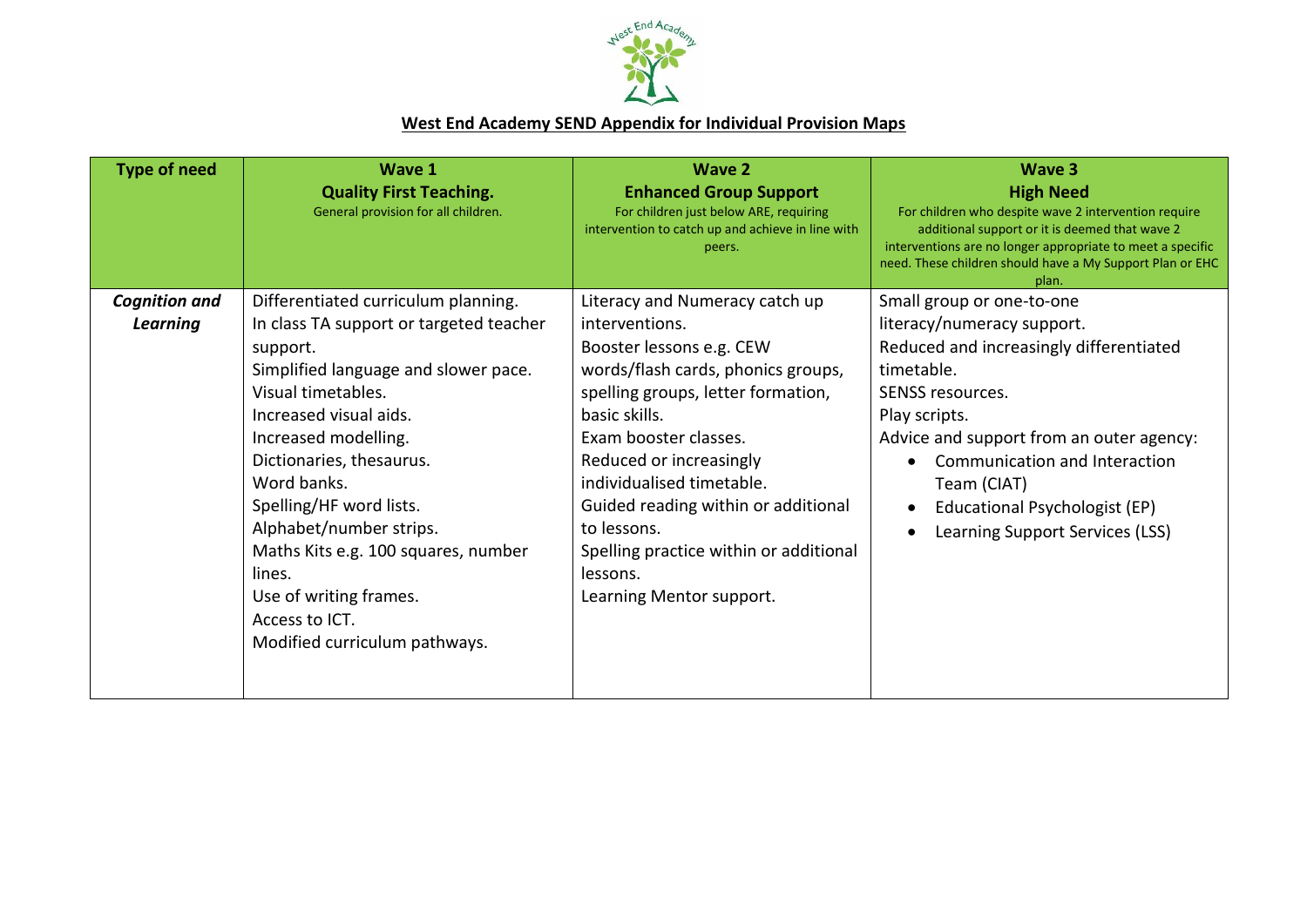| <b>Communication</b><br>and Interaction | (As above cognition and learning)<br>Use of modified language.<br>Use of symbols.<br>Structured school and classroom<br>routines.<br>Environmental clues (e.g. location<br>systems). | Targeted in class support with a<br>particular focus on Speech and<br>Language.<br>Thinking time - pausing to allow<br>time for a pupil or process or plan a<br>verbal response.<br>Use of additional ICT. | Small group or one-to-one support for<br>language.<br>Social skills groups.<br>Speech and Language support/advice.<br>Speech and language therapy resources.<br>Play scripts.<br>Makaton.<br>Additional ICT - Writing with symbols.<br>Advice and support from an outer agency:<br>• Speech and Language<br><b>Educational Psychologist</b> |
|-----------------------------------------|--------------------------------------------------------------------------------------------------------------------------------------------------------------------------------------|------------------------------------------------------------------------------------------------------------------------------------------------------------------------------------------------------------|---------------------------------------------------------------------------------------------------------------------------------------------------------------------------------------------------------------------------------------------------------------------------------------------------------------------------------------------|
| Emotional,                              | Whole school behaviour policy                                                                                                                                                        | Group circle time.                                                                                                                                                                                         | Small group or one-to-one support for social                                                                                                                                                                                                                                                                                                |
| <b>Behavioural and</b>                  | Use of Golden Rules                                                                                                                                                                  | Work-related learning.                                                                                                                                                                                     | skills.                                                                                                                                                                                                                                                                                                                                     |
| <b>Social</b>                           | Reward systems (Star Points, Always                                                                                                                                                  | In class support for                                                                                                                                                                                       | Individual counselling.                                                                                                                                                                                                                                                                                                                     |
|                                         | Green)                                                                                                                                                                               | behaviour/targets/access/safety.                                                                                                                                                                           | Individual support by Learning Mentor.                                                                                                                                                                                                                                                                                                      |
|                                         | Use of sanctions.                                                                                                                                                                    | Additional classroom support by a                                                                                                                                                                          | Individual reward system.                                                                                                                                                                                                                                                                                                                   |
|                                         | Circle time.                                                                                                                                                                         | TA for behaviour.                                                                                                                                                                                          | Social skills training or anger management                                                                                                                                                                                                                                                                                                  |
|                                         | SEAL (PSHE) focussed work.                                                                                                                                                           | Circle of friends.                                                                                                                                                                                         | programme.                                                                                                                                                                                                                                                                                                                                  |
|                                         | FEET/FEET next steps                                                                                                                                                                 | Self-esteem work.                                                                                                                                                                                          | Reintegration programme.                                                                                                                                                                                                                                                                                                                    |
|                                         |                                                                                                                                                                                      | Socially speaking groups.                                                                                                                                                                                  | 1:1 BAST (Behaviour and Safety Team) work.                                                                                                                                                                                                                                                                                                  |
|                                         |                                                                                                                                                                                      | Transition work.                                                                                                                                                                                           | Peer mentoring.                                                                                                                                                                                                                                                                                                                             |
|                                         |                                                                                                                                                                                      |                                                                                                                                                                                                            | Bereavement work.                                                                                                                                                                                                                                                                                                                           |
|                                         |                                                                                                                                                                                      |                                                                                                                                                                                                            | Pastoral support plan.                                                                                                                                                                                                                                                                                                                      |
|                                         |                                                                                                                                                                                      |                                                                                                                                                                                                            | Risk assessment.                                                                                                                                                                                                                                                                                                                            |
|                                         |                                                                                                                                                                                      |                                                                                                                                                                                                            | Advice and support from an outer agency:                                                                                                                                                                                                                                                                                                    |
|                                         |                                                                                                                                                                                      |                                                                                                                                                                                                            | Educational Psychologist (EP)                                                                                                                                                                                                                                                                                                               |
|                                         |                                                                                                                                                                                      |                                                                                                                                                                                                            | <b>CAMHS</b>                                                                                                                                                                                                                                                                                                                                |
|                                         |                                                                                                                                                                                      |                                                                                                                                                                                                            | CIAT team                                                                                                                                                                                                                                                                                                                                   |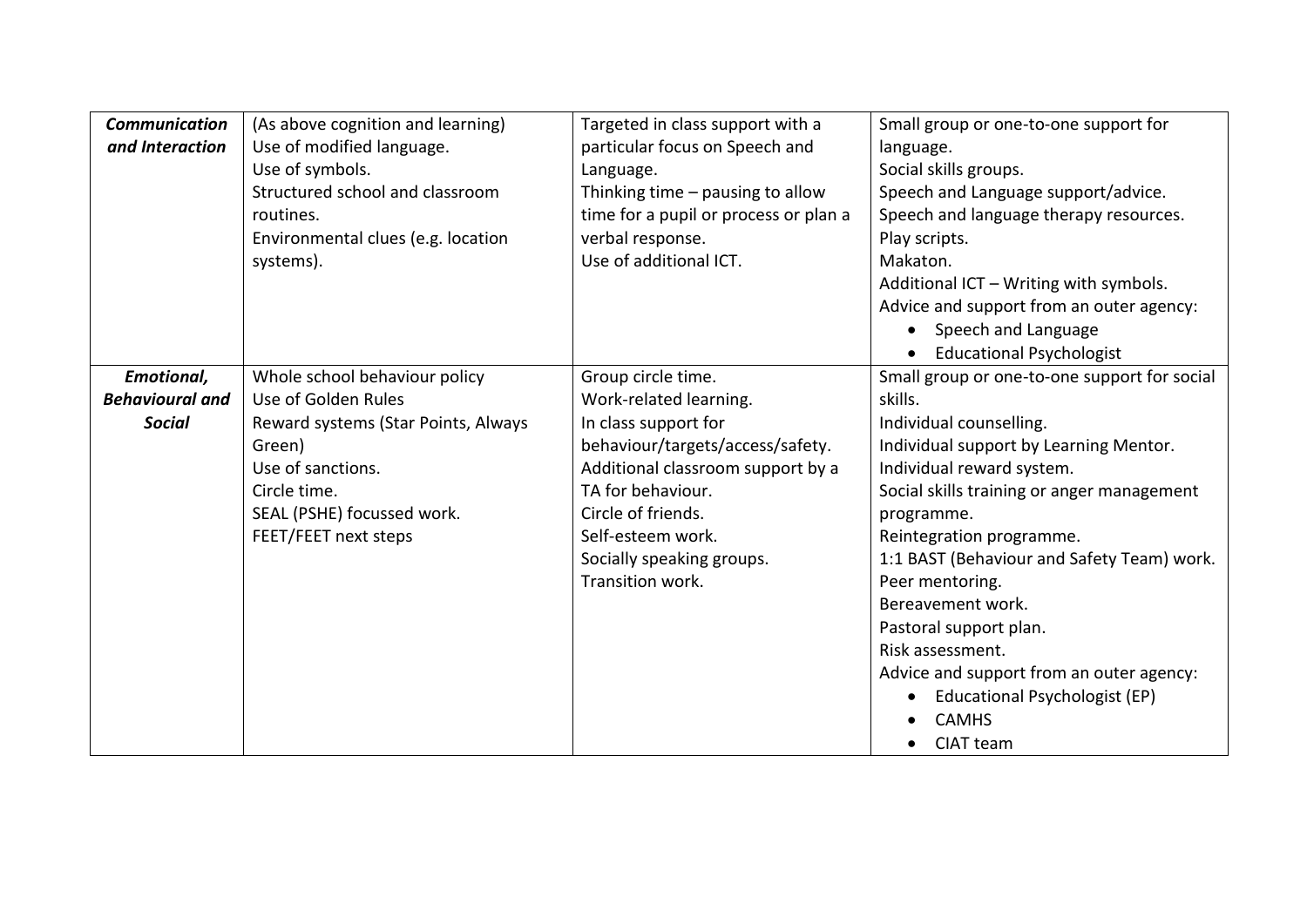| <b>Sensory and</b> | Flexible teaching arrangements.         | Additional keyboard skills training. | Individual support for appropriate subjects    |  |
|--------------------|-----------------------------------------|--------------------------------------|------------------------------------------------|--|
| <b>Physical</b>    | Environmental conditions e.g. lighting, | Additional fine/gross motor skills   | e.g. PE, Science in class or during lunchtime. |  |
|                    | background noise, seating position etc. | practice.                            | Physiotherapy and/or occupational therapy      |  |
|                    | Deaf friendly initiative.               | Different recording systems e.g.     | programme.                                     |  |
|                    | Pencil grips.                           | typing, drawing, peer scribe, video  | Access to ICT.                                 |  |
|                    | Wobble cushions.                        | etc.                                 | Access to adapted equipment                    |  |
|                    | Improved accessibility of building.     | In class support for supporting      | recommended by an outside agency e.g.          |  |
|                    | Moving and handling training.           | access/safety.                       | slope boards.                                  |  |
|                    | Brain Gym.                              | Low arousal booth.                   | Signage.                                       |  |
|                    | Dough disco.                            | Fit to Learn.                        | Use of appropriate resources e.g. radio aids.  |  |
|                    |                                         | Specialist PE coaching.              | Advice and support from an outer agency:       |  |
|                    |                                         | Speed up.                            | <b>CIAT</b>                                    |  |
|                    |                                         | Write dance.                         | <b>SENSS</b>                                   |  |
|                    |                                         | Fiddle toys.                         | Educational Psychologist (EP)                  |  |
|                    |                                         | Handwriting practice groups.         |                                                |  |
|                    |                                         |                                      |                                                |  |
|                    |                                         |                                      |                                                |  |